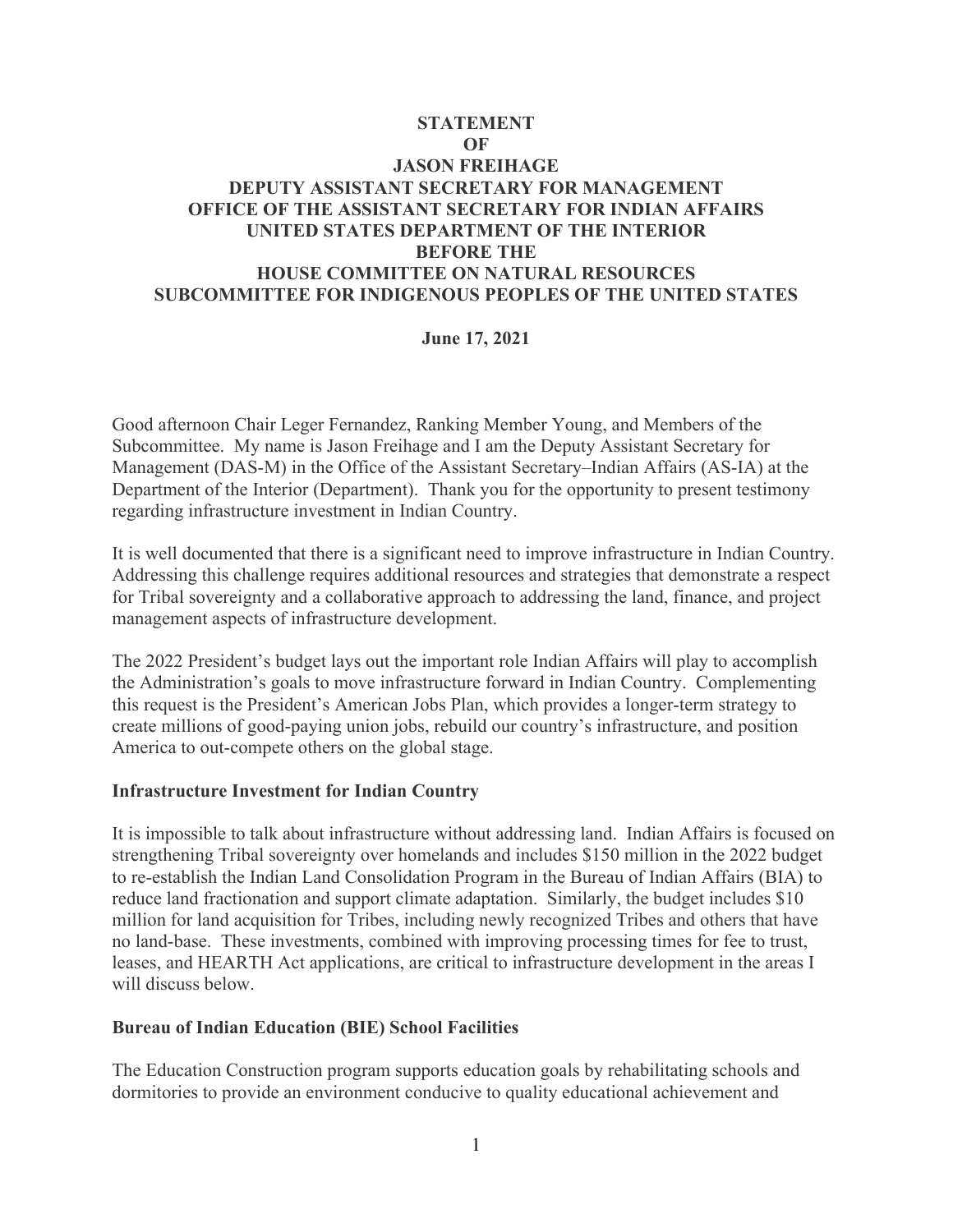improved opportunities for Native students. The current deferred maintenance backlog at educational facilities (non-quarters) is \$823.3 million and \$102.1 million for educational quarters. However, it is important to note that we are not only working to address deferred maintenance at BIE schools but also targeting the goal of providing modern and culturally appropriate schools that students are proud to attend. Because of this, replacing or repairing BIE-funded schools in poor condition remains a high priority. Of the 86 schools in poor status, 73 do not currently have funding for major replacement or repair projects.

The FY 2022 budget includes \$264.3 million in annual funding for Education Construction to replace and repair school facilities in poor condition and address deferred maintenance needs at campuses in the BIE school system. Education Construction funds will be supplemented by mandatory funds from the Great American Outdoors Act (GAOA). BIE is expected to receive up to \$95.0 million per year in GAOA permanent funding for priority deferred maintenance projects from 2021 through 2025.

Indian Affairs' Office of Facilities Property and Safety Management (OFPSM) and the BIE consistently coordinate to determine the latest best practices and new approaches to improve construction implementation. OFPSM, in close coordination with BIE, manages the Site Assessment and Capital Investment (SACI) Program, a comprehensive approach to assess the condition and education capabilities of bureau-funded schools as well as prioritize requirements for campus improvements. The SACI program uses a data-driven process following formalized procedures that respect Tribal sovereignty and self-determination and resulted in consensus agreements with schools, Tribes, and Indian Affairs for major renovations and new construction projects. The SACI program will result in a long-term facilities plan that is continuously updated and is adjustable to changes in education construction funding and evaluation or selection criteria. With the Replacement School Construction, Replacement Facility Construction, and GAOA funds enacted through FY 2022, Indian Affairs can fully fund replacement of all ten schools on the 2016 replacement list and up to three additional schools from the SACI program. The aging power system and the network infrastructure available in most schools will not meet our 21<sup>st</sup> Century Learning objectives when the faculty and students return to learn. Most schools require additional in-school IT staffing to adequately support the students and faculty, or maintain the school networks and computing resources. The budget includes a \$20 million increase for BIE IT needs to support upgraded broadband access at BIE schools, including recurring operating costs to maintain the education technology capacity serving our schools.

#### **Bureau of Indian Affairs (BIA)**

The BIA has infrastructure across a broad range of areas. The budget reflects the Administration's commitments to Indian Country to ensure safe Native communities and address high-priority infrastructure needs. The FY 2022 funding supports deferred maintenance projects for public safety and justice facilities; resource management infrastructure, such as irrigation projects and dams; water delivery systems; and regional and agency offices serving Tribal programs and operations in Indian Country.

The budget includes \$47.8 million for Public Safety and Justice (PSJ) Construction, including a \$5.0 million increase for Facility Replacement and New Construction. This increase is part of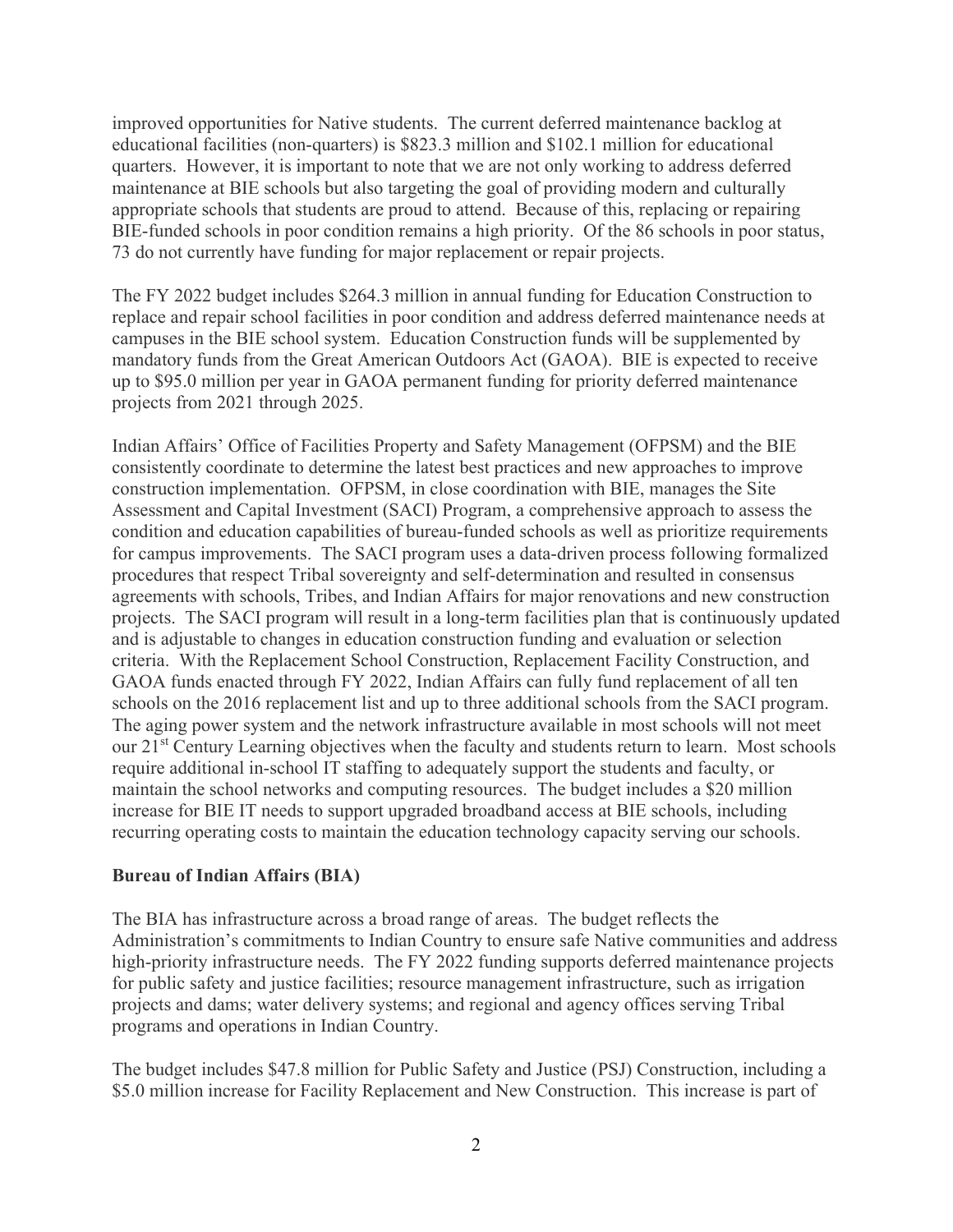the Administration's commitment to focus on Tribal public safety and address high-priority infrastructure needs. In FY 2021, Indian Affairs initiated consultation with Tribes on the development of a PSJ Site Assessment and Capital Investment program modeled on the Education construction program. This strategy will provide a data-driven approach to prioritize projects and improve timeliness of implementation.

The 2022 budget provides \$85.4 million for Resource Management Construction, which funds the repair and rehabilitation of dams, irrigation projects, and irrigation systems that deliver and store water to aid Tribal economic development. The budget proposes \$52.3 million for Dam Projects, an increase of \$13.9 million, and \$28.7 million for Irrigation Projects. The Safety of Dams program is currently responsible for 141 high- or significant-hazard dams on 41 Indian reservations. The irrigation rehabilitation program addresses critical deferred maintenance and construction work on BIA-owned and -operated irrigation facilities, including 17 irrigation projects, with a focus on health and safety concerns.

BIA is also responsible for more than 29,000 miles of paved, gravel, and earth-surface roads and more than 1,000 bridges. The 2022 budget includes \$37.4 million for Road Maintenance to support pavement and gravel maintenance, remedial work on improved earth roads, bridge maintenance, and snow and ice control.

Consistent with the Administration's commitment to ensure clean, safe drinking water and water infrastructure in Indian Country and all communities, the 2022 BIA budget includes specific investments to address infrastructure-related environmental quality issues. The budget includes \$29.9 million specifically to address water safety and sanitation requirements. This new funding will provide dedicated resources for BIA-owned drinking and wastewater infrastructure. Funding will address significant water-quality problems, including EPA-identified systems of concern.

Water settlements are an element of a proactive approach to address water availability and tribal water rights claims through cooperative strategies focused on problem-solving, rather than losing time and resources in litigation. This strategy leverages our best science to ensure we know what water resources are available, with sound water management practices and legal review to develop sustainable and targeted approaches to address water challenges. The 2022 budget includes \$270.2 million for Indian land and water rights settlement activities, an increase of \$71.9 million from the 2021 enacted level. This amount includes \$75.2 million within BIA, an increase of \$30.2 million from the 2021 enacted level, and \$157.6 million within the Bureau of Reclamation, an increase of \$36.8 million, for water rights settlements. Settlements resolve Tribal land and water rights claims and ensure Tribes have access to land and water to meet domestic, economic, and cultural needs. Many of the infrastructure projects supported by these agreements improve the health and well-being of Tribal members, preserve existing communities, and, over the long term, bring the potential for jobs and economic development. In addition to continuing payments for the Blackfeet and White Earth Settlements, the budget proposes to start annual payments in 2022 for two new Indian water rights settlements Congress enacted in the Consolidated Appropriations Act, 2021 (Pub. L. 116-260): the Montana Water Rights Protection Act, which ratifies the water rights compact entered into by the Confederated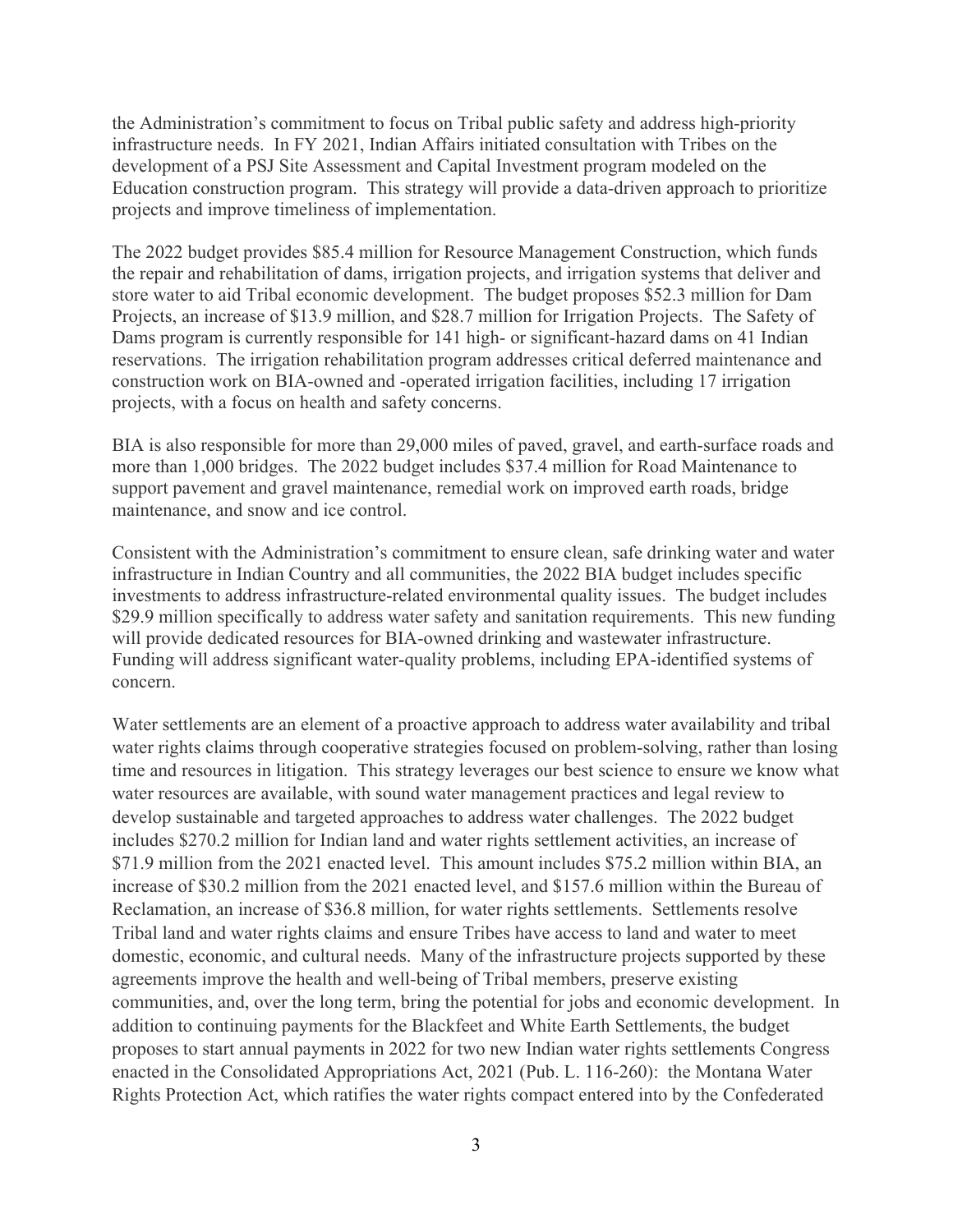Salish and Kootenai Water Settlement and the State, and the Navajo-Utah Water Rights Settlement. These two new agreements require \$1.2 billion in discretionary funding over 9 years. The budget also includes a proposal to reclassify funding for existing enacted Water Settlements needed by the BIA and Reclamation to meet these legal requirements to Tribes from discretionary to mandatory funding starting in 2023. This will provide Tribal nations with certainty that these commitments will be met with a dedicated, comprehensive funding source.

### **Crosscutting Indian Affairs Efforts**

*Section 105(l) leases* are an increasingly important element of infrastructure investment in Indian Country. The FY 2022 budget proposes \$36.6 million to fully fund costs for signed lease agreements under section 105*(l)* of the Indian Self-Determination and Education Assistance Act (ISDEAA). The 2022 budget continues to request funding for Payments for Tribal Leases in a separate, indefinite current account to ensure full funding for this priority for Indian Affairs budget structure, which would be used to administer both BIA and BIE section 105*(l)* leases. The budget also includes a proposal to reclassify the Payments for Tribal Leases funding needed to meet legal requirements to Tribes from discretionary to mandatory funding starting in 2023. In FY 2021, Indian Affairs will conduct consultations in coordination with the Indian Health Service (IHS) on the administration of 105*(l)* leases.

*Broadband deployment* on Tribal lands continues to lag behind other areas. Indian Affairs, in coordination with other agencies (including the Departments of Agriculture, Commerce, Education, the Federal Communications Commission, and others) is focusing on increasing broadband access with different strategies to address this complex challenge. For our Indian Affairs facilities we are also increasing the broadband capacity and performance. Using funding from the CARES Act, the American Rescue Plan Act, and other COVID-19 related supplemental funding, we have increased broadband capabilities at Indian Affairs facilities and BIE Schools. We are working across Indian Affairs to maximize broadband access at all BIE school sites where those services are available. We made rapid gains over the last year to increase internet access for BIE students in remote environments. We are not content to rely solely on hotspots and jetpacks to expand access to Native students. The cost and performance of the current solutions do not satisfy remote learning and student engagement objectives. Our goal is to support the better, more expansive solutions of full connectivity infrastructure in the communities we serve as outlined more broadly under the American Jobs Plan.

Indian Affairs, in collaboration with Federal partners, developed the [National Tribal Broadband](https://www.bia.gov/sites/bia.gov/files/assets/as-ia/doc/2020.%20December.%20National%20Tribal%20Broadband%20Strategy%20FINAL-cover%20change.pdf)  [Strategy](https://www.bia.gov/sites/bia.gov/files/assets/as-ia/doc/2020.%20December.%20National%20Tribal%20Broadband%20Strategy%20FINAL-cover%20change.pdf) as a proposed roadmap for action and investment by the Federal Government in broadband access and adoption for American Indian and Alaska Native (AI/AN) communities with the aim of eliminating the AI/AN connectivity gap. Indian Affairs has initiated activities including a review of permitting, NEPA, National Historical Preservation Act, and appraisal processes; hosting the annual National Tribal Broadband Summit; and using new GIS data to conduct a gap analysis of broadband availability in Tribal communities. The 2022 budget also includes funding for a Tribal Broadband Connectivity Program to implement the National Tribal Broadband Strategy and coordinate efforts within and beyond Indian Affairs to drive Tribal broadband development. Indian Affairs also provided technical assistance to the National